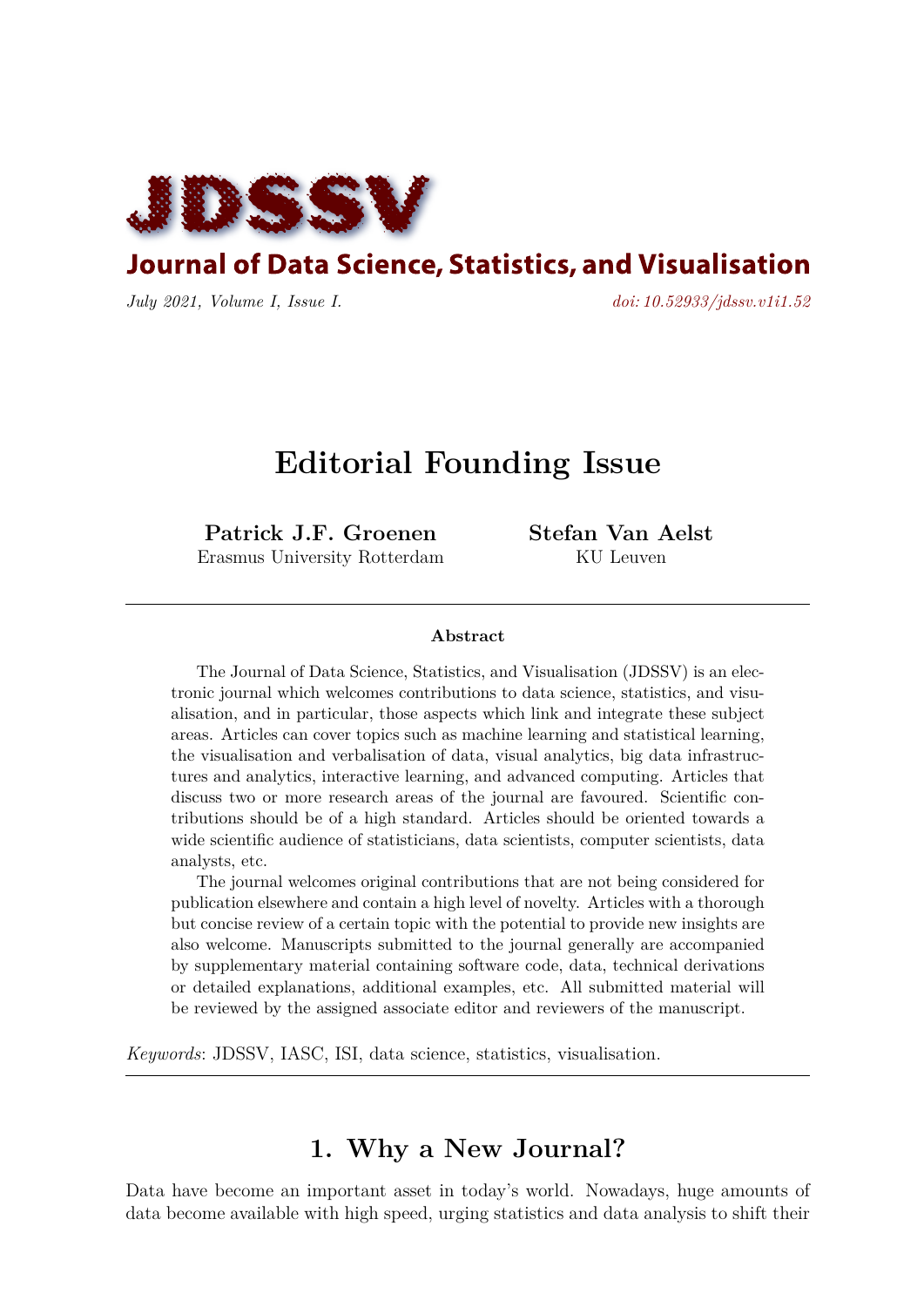focus from analyzing small sample data in moderate dimensions to the analysis of large, high dimensional data. The need to extract meaningful information from such *big data* has a profound impact on statistics and computer science, and has led to the emergence of the field of data science.

One of the goals of the International Association for Statistical Computing (IASC) is to advance research and methods at the crossroads of computational statistics, data science, and visualisation. New developments in each of these areas deserve a broad audience to foster cross-disciplinary exchange. The present journal is established to achieve this. In our role as editors, it is our intention to make this journal a platform for high quality scientific articles at the crossroads of these disciplines. We believe that our new journal can fill the gap that exists between the separate fields.

To increase the impact of the journal, the IASC decided to make this electronic journal open access for readers and without publication costs for the authors. We follow the principles of open science and strongly promote reproducible research. In particular, all submissions need to contain accompanying data and software code that is necessary to reproduce the empirical results in the manuscript. The editors can lean on the expertise of the Advisory Board that currently consists of Jan de Leeuw (UCLA, USA), David Hand (Imperial College, UK), Trevor Hastie (Stanford University, USA), and Peter Rousseeuw (KU Leuven, Belgium). These are exciting times for anyone involved in modern data analysis. The field of data science is evolving rapidly, receives a lot of attention from society, and there is a huge demand for data scientists in research and industry. We hope and trust that this new journal will become an important platform to disseminate high quality contributions in data science, statistics, and visualisation.

#### **2. What is the Journal About?**

The Journal of Data Science, Statistics, and Visualisation (JDSSV) is an electronic journal which welcomes contributions to data science, statistics, and visualisation, and in particular, those aspects which link and integrate these subject areas. Articles can cover topics such as machine learning and statistical learning, the visualisation and verbalisation of data, visual analytics, big data infrastructures and analytics, interactive learning, and advanced computing. Articles that discuss two or more research areas of the journal are favoured. Scientific contributions should be of a high standard. Articles should be oriented towards a wide scientific audience of statisticians, data scientists, computer scientists, data analysts, etc.

The journal welcomes original contributions that are not being considered for publication elsewhere and contain a high level of novelty. Articles with a thorough but concise review of a certain topic with the potential to provide new insights are also welcome. Manuscripts submitted to the journal generally are accompanied by supplementary material containing software code, data, technical derivations or detailed explanations, additional examples, etc. All submitted material will be reviewed by the assigned associate editor and reviewers of the manuscript.

Manuscripts may have a substantial theoretical component, but it is expected that all manuscripts contain at least one application on empirical or simulated data. The journal emphasizes the reproducibility of the results presented in all articles. Therefore,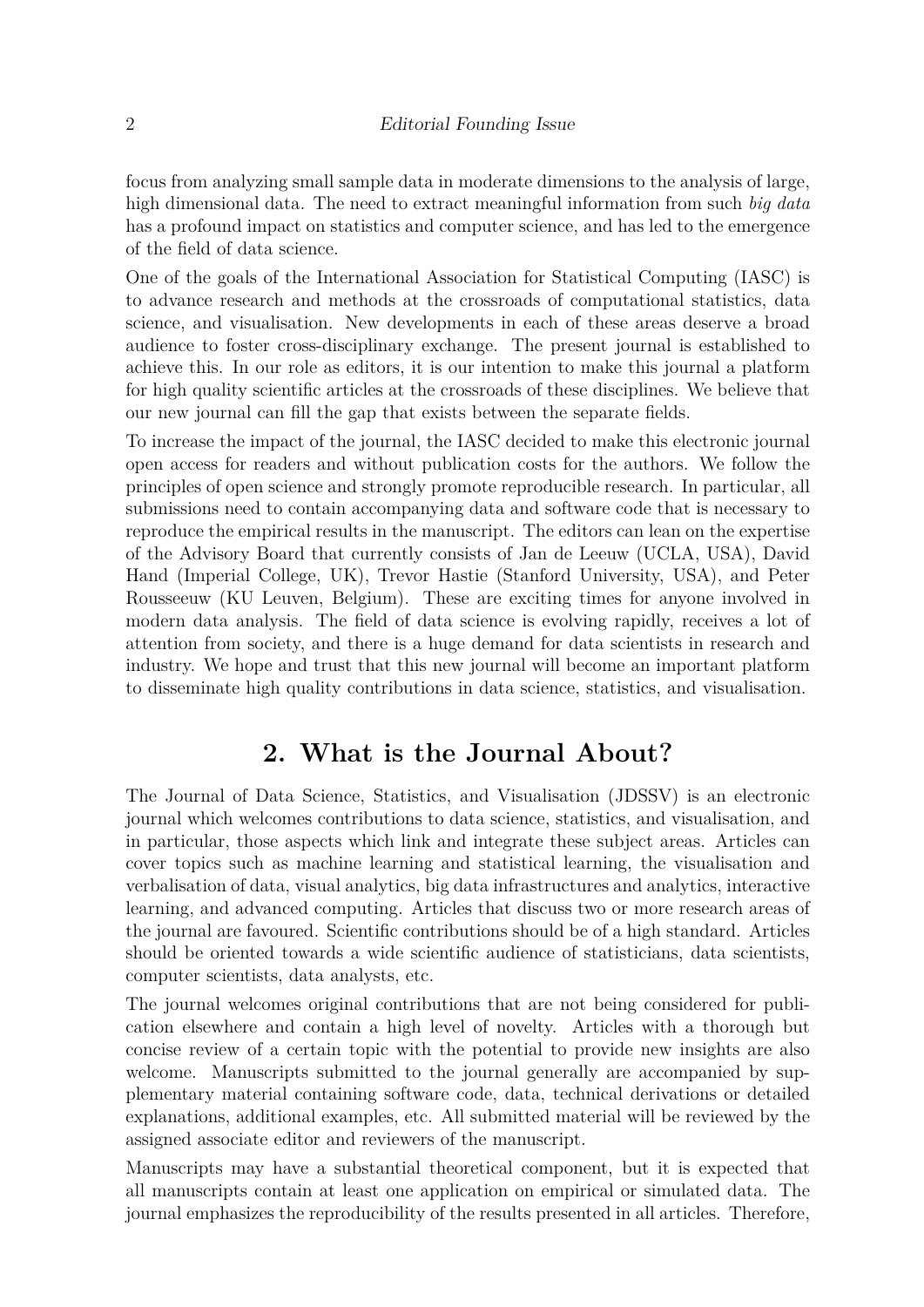all data and software code that is necessary to reproduce the empirical results in the manuscript should be made available in a user friendly manner. If the empirical data cannot be released for reasons of confidentiality or otherwise, then a generated dataset with comparable properties should be provided. We highly recommend to provide code that can be used in open-source software such as R (R [Core Team](#page-3-0) [2021\)](#page-3-0), Python [\(Python](#page-3-1) [Software Foundation](#page-3-1) [2021\)](#page-3-1), Julia [\(Bezanzon et al.](#page-2-0) [2012\)](#page-2-0), Octave [\(Eaton et al.](#page-2-1) [2017\)](#page-2-1), etc. To make code widely accessible, we advise making it available in a repository such as <https://zenodo.org> where it will receive a permanent Digital Object Identifier (DOI) which can be included in the manuscript.

All manuscripts should be submitted online at <https://jdssv.org>. Manuscripts should follow the JDSSV guidelines. L<sup>AT</sup>FX, knitr [\(Xie](#page-3-2) [2021\)](#page-3-2) and rmarkdown [\(Allaire](#page-2-2) [et al.](#page-2-2) [2021\)](#page-2-2) templates are provided at [https://jdssv.org/index.php/jdssv/about/](https://jdssv.org/index.php/jdssv/about/submissions#authorGuidelines) [submissions#authorGuidelines](https://jdssv.org/index.php/jdssv/about/submissions#authorGuidelines). JDSSV uses a single blind review process. Upon submission of their manuscript, authors have the opportunity to provide a short list of suggested reviewers as well as a few names of researchers that preferably should not be contacted for reviewing the manuscript. All submitted manuscripts will undergo automatic checking for plagiarism and will not be considered for further review in case of plagiarism. The manuscript will be assigned to one of the editors who will make an initial screening to check the quality of the submitted work, possibly with the help of an associate editor. After positive screening, the manuscript will be assigned to an associate editor who will seek the opinion of at least two reviewers. Reviewers are asked to send their report within one month. Associate editors should typically make their recommendation one week after reception of the review reports. The initial review process should normally not take more than three months. All communication between the authors and the journal will be administered by the journal editors.

### **Acknowledgement**

We sincerely thank Ann Maharaj (Copy Editor) and Alexandre Francisco (Web Editor) and our Associate Editors for their generous contributions to the editorial team.

## **References**

- <span id="page-2-2"></span>Allaire, J., Xie, Y., McPherson, J., Luraschi, J., Ushey, K., Atkins, A., Wickham, H., Cheng, J., Chang, W., and Iannone, R. (2021). *rmarkdown: Dynamic Documents for R*, <https://github.com/rstudio/rmarkdown>. R package version 2.8.
- <span id="page-2-0"></span>Bezanzon, J., Karpinski, S., Shah, V., and Edelman, A. (2012). Julia: A fast dynamic language for technical computing. In *Lang.NEXT*. [http://arxiv.org/abs/1209.](http://arxiv.org/abs/1209.5145) [5145](http://arxiv.org/abs/1209.5145).
- <span id="page-2-1"></span>Eaton, J. W., Bateman, D., Hauberg, S., and Wehbring, R. (2017). *GNU Octave Version 4.4.1 Manual: A High-Level Interactive Language for Numerical Computations*, <https://www.gnu.org/software/octave/doc/v4.4.1/>.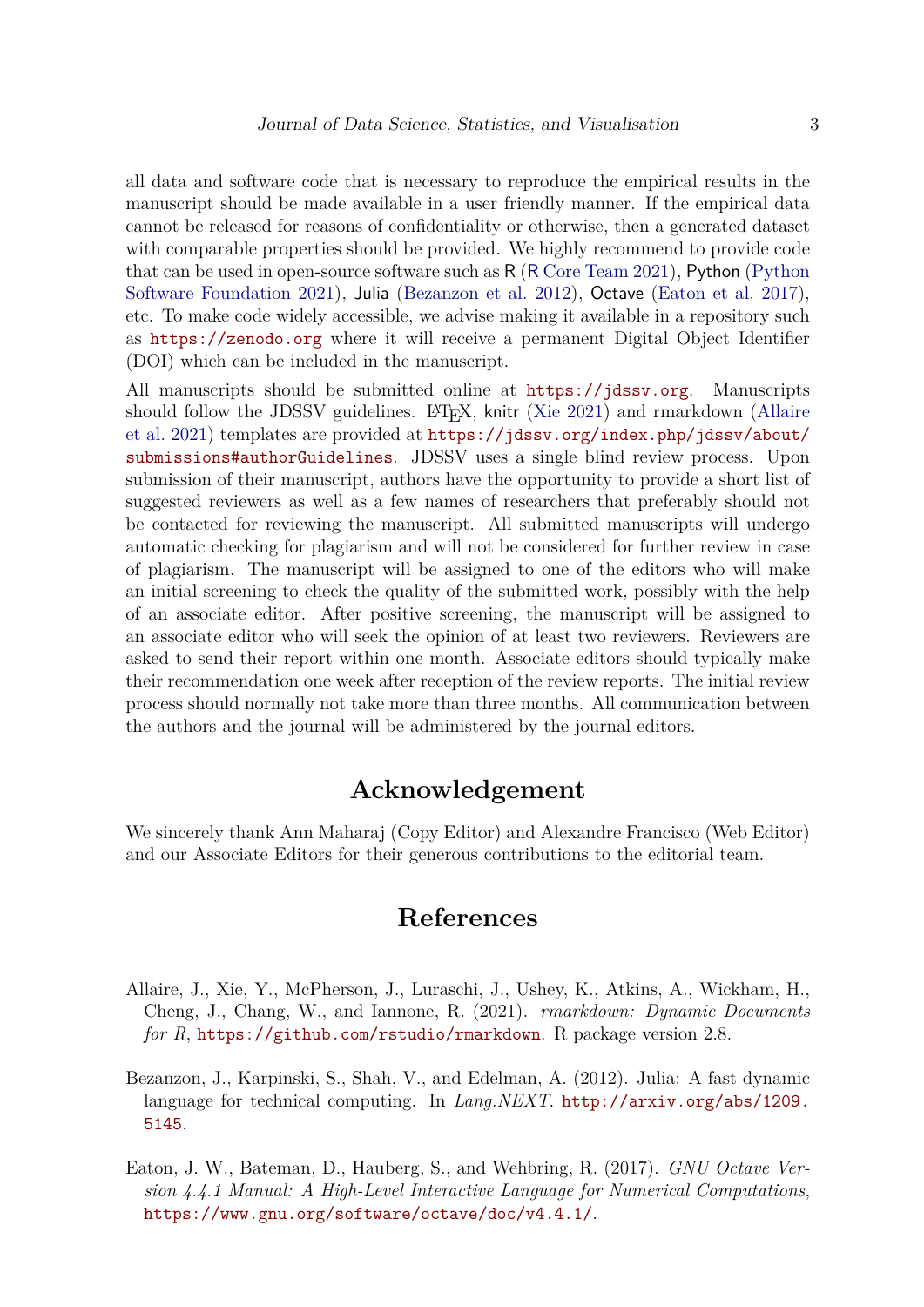- <span id="page-3-1"></span>Python Software Foundation (2021). *Python Language Reference, version 3.9.6*, [https:](https://www.python.org/) [//www.python.org/](https://www.python.org/).
- <span id="page-3-0"></span>R Core Team (2021). R*: A Language and Environment for Statistical Computing*. R Foundation for Statistical Computing, Vienna, Austria, [https://www.R-project.](https://www.R-project.org/) [org/](https://www.R-project.org/).
- <span id="page-3-2"></span>Xie, Y. (2021). *knitr: A General-Purpose Package for Dynamic Report Generation in R*, <https://yihui.org/knitr/>. R package version 1.33.